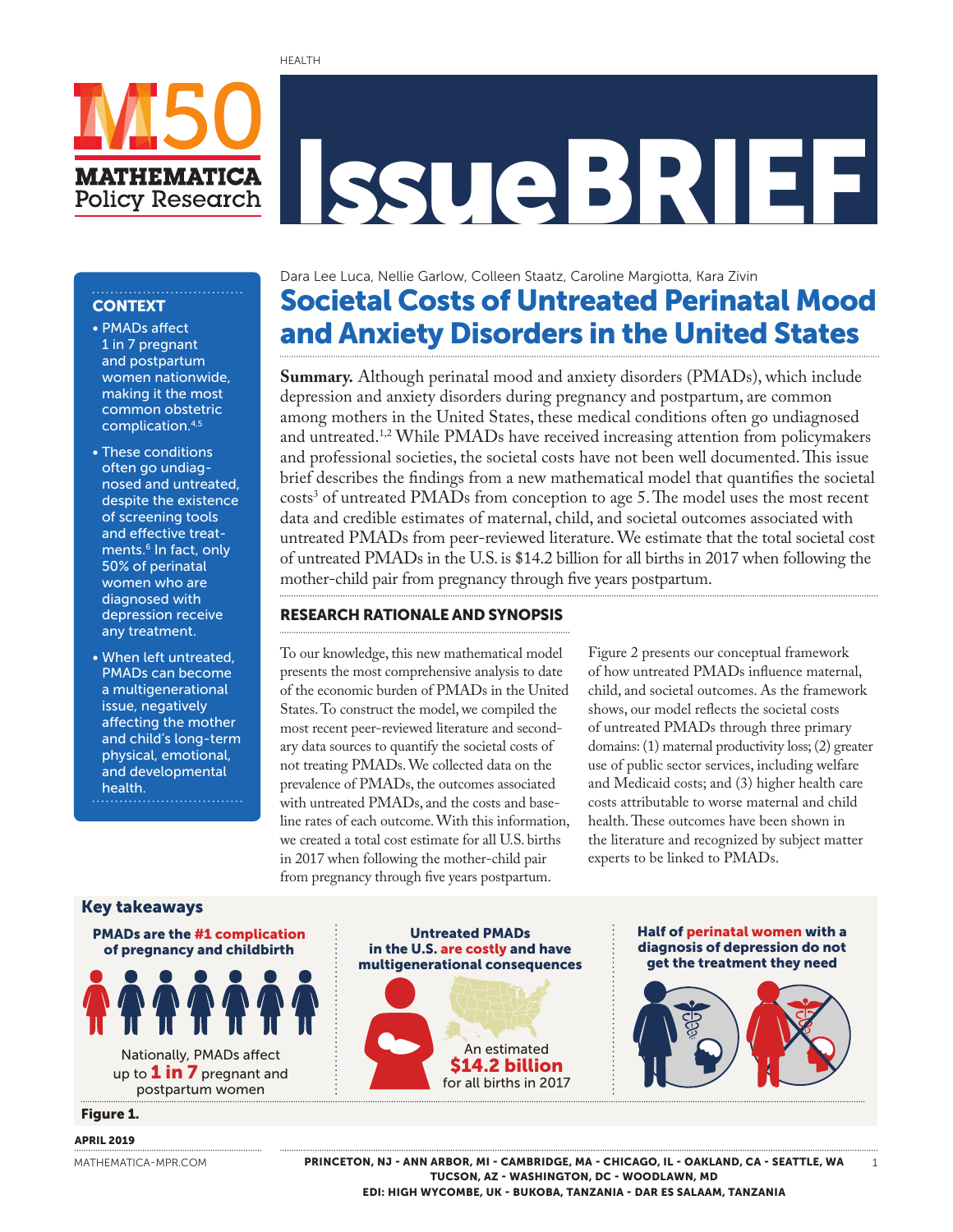Children of mothers with PMADs have a higher risk of behavioral and developmental disorders, including attention-deficit/ hyperactivity disorder (ADHD), depression, anxiety, and behavioral or conduct disorders such as oppositional defiant disorder.

Mothers with PMADs have a higher risk of suicide, cesarean deliveries, and work absenteeism and presenteeism (i.e., they may be less productive or more likely to make mistakes at work).



Figure 3.





#### Figure 2.

#### KEY FINDINGS

The model estimates that the societal total cost of PMADs for all births in 2017 is \$14.2 billion (Figure 1). This amounts to nearly \$32,000 in societal costs per mother with a PMAD and her child over a six-year time frame. About 60 percent of the societal costs can be attributed to maternal outcomes, with the largest costs coming from productivity losses (\$4.7 billion), maternal health expenditures (\$2.9 billion), and obstetric-specific health expenditures<sup>7</sup> (\$699 million) (Figures  $3 \& 4$ ). The remaining  $40$ percent of costs are related to child outcomes, with the largest costs coming from preterm births (\$3.3 billion), child behavioral and developmental disorders (\$1.6 billion), and child injury (\$306 million) (Figures  $3 \& 4$ ). More than half of these costs (53 percent or \$7.5 billion) occur during the first year, and they are associated with pregnancy and birth complications (for example, preterm birth and other obstetric health expenditures).

**Comparable conditions. PMADs are not** only common, they are among the most costly conditions during pregnancy and postpartum. Examining only medical costs (excluding labor force and social services costs), PMADs cost

\$17,100 per mother-child pair over a six-year time frame. Other perinatal conditions, such as postpartum hemorrhage and gestational diabetes, each cost up to \$3,300 per mother.<sup>8,9</sup>

• Conclusion. Our model demonstrates that the total societal cost of not treating PMADs is substantial (\$14.2 billion) and that most of the costs are borne by employers and health care payers. Several medical societies (including the American College of Obstetricians and Gynecologists, the American Academy of Pediatrics, the American Psychological Association, and the Association of Women's Health, Obstetric, and Neonatal Nurses) recommend consistently screening and providing comprehensive treatment for women diagnosed with PMADs. Efforts to decrease the prevalence of PMADs would not only positively impact the health of mothers and their children, but also lead to improvements in women's productivity and decreased usage of social services. This would in turn benefit governments, employers, and health insurance payer groups. It is important for each of these stakeholders to support pregnant and postpartum women, including consistent screening during pregnancy up through the first year postpartum and access to effective and affordable treatment options.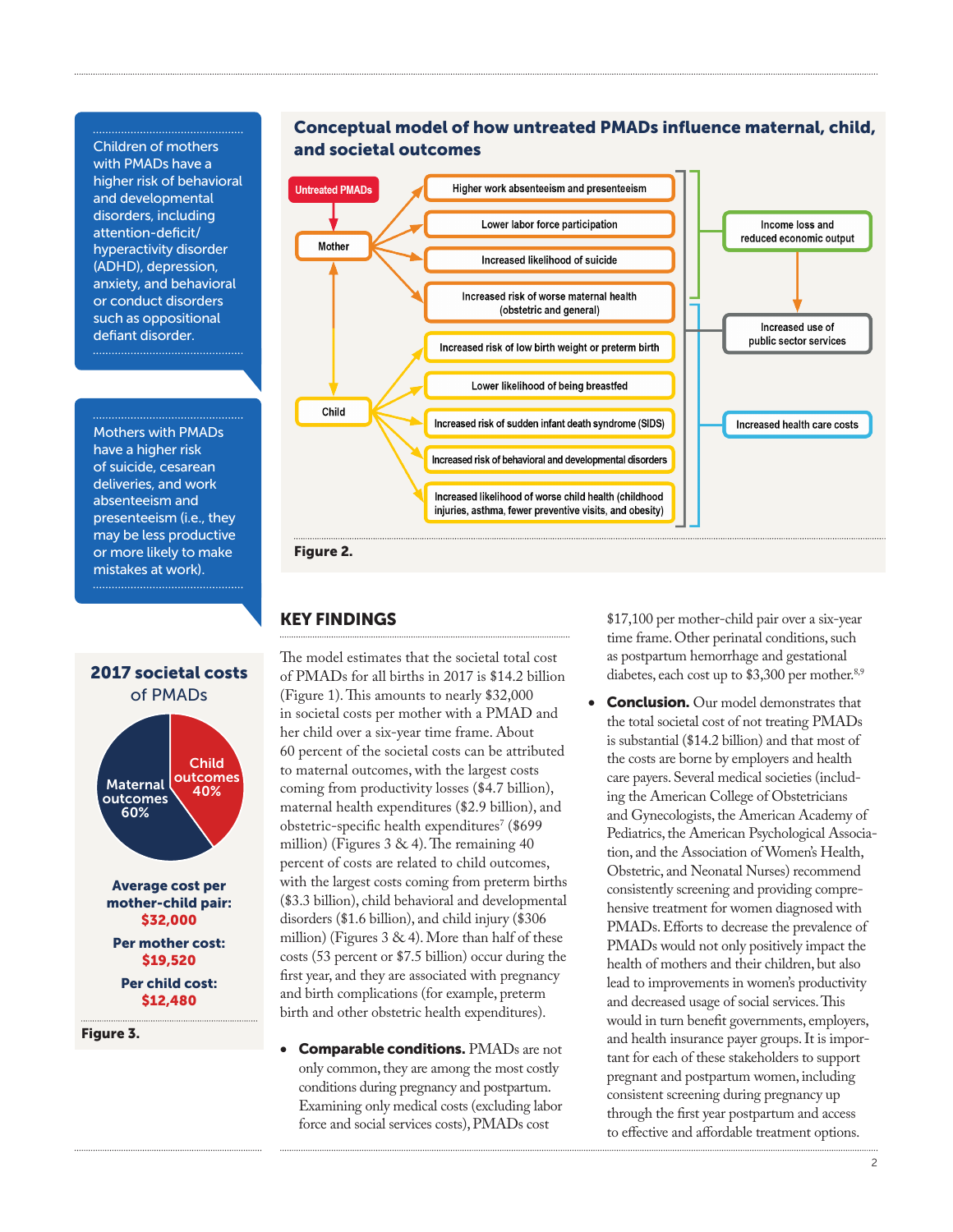#### Estimates of societal costs of PMADs and impacts for births in 2017

| Highest maternal<br>and child costs                                                  | <b>Outcome</b>                                  | Among 2017 births, untreated PMADs could lead to                                                                              | Cost<br>estimate<br>(in million \$) |  |
|--------------------------------------------------------------------------------------|-------------------------------------------------|-------------------------------------------------------------------------------------------------------------------------------|-------------------------------------|--|
| n de lei<br>\$4.7 billion<br>in productivity<br>losses                               | <b>Maternal</b>                                 |                                                                                                                               |                                     |  |
|                                                                                      | <b>Productivity losses</b>                      | An additional 5,054 unemployed women, and an increase<br>in absenteeism and presenteeism                                      | \$4,652                             |  |
|                                                                                      | Health expenditures*                            | Insurer-paid expenditures that are \$1,376 higher per mother<br>(Individual out-of-pocket expenditures that are \$271 higher) | \$2,932                             |  |
| S2.9 billion<br>in maternal<br>health<br>expenditures                                | Cesarean delivery                               | An additional 34,168 cesarean deliveries                                                                                      | \$408                               |  |
|                                                                                      | Peripartum stay                                 | An additional 115,280 days spent in the hospital                                                                              | \$271                               |  |
|                                                                                      | Suicide                                         | An additional 1.049 suicides                                                                                                  | \$204                               |  |
|                                                                                      | Benefit receipt                                 | An additional 1,651 women enrolled in Medicaid, 1,570<br>in SNAP, 1,359 in TANF, and 1,196 in WIC                             | \$168                               |  |
|                                                                                      | Preeclampsia                                    | An additional 15,615 cases                                                                                                    | \$20                                |  |
| \$3.3 billion<br>in preterm births                                                   | <b>Child</b>                                    |                                                                                                                               |                                     |  |
|                                                                                      | Preterm birth                                   | An additional 61,098 preterm births                                                                                           | \$3,306                             |  |
|                                                                                      | Child behavioral and<br>developmental disorders | An additional 24.297 children with behavioral and<br>developmental disorders                                                  | \$1,551                             |  |
| <b>S1.6 billion</b><br>in child<br>behavioral and<br>developmental<br>disorder costs | Child injury                                    | An additional 15,513 injuries per year                                                                                        | \$306                               |  |
|                                                                                      | <b>ED</b> visits                                | An additional 85,760 ED visits per year                                                                                       | \$202                               |  |
|                                                                                      | Asthma                                          | An additional 15,615 children developing asthma                                                                               | \$123                               |  |
|                                                                                      | Breastfeeding                                   | An additional 22,072 mothers per year not breastfeeding                                                                       | \$74                                |  |
|                                                                                      | Childhood obesity                               | An additional 22,473 children developing obesity                                                                              | \$31                                |  |
|                                                                                      | <b>SIDS</b>                                     | An additional 516 SIDS cases                                                                                                  | \$11                                |  |
|                                                                                      | Well-child care visits                          | 71,914 fewer well-child visits per year <sup>10</sup>                                                                         | $-5101$                             |  |

\*Maternal health expenditures consist of all health care costs (including mental health), but do not include obstetric costs (reported separately).

#### Figure 4.

Mathematica Policy Research developed the cost model and this issue brief with support from the California Health Care Foundation, the Zoma Foundation, and the Perigee Fund. For more information on this work, contact Kara Zivin at [KZivin@](mailto:KZivin@mathematica-mpr.com) [mathematica-mpr.com](mailto:KZivin@mathematica-mpr.com).

#### ENDNOTES

- 1 Elisei, S., E. Lucarini, N. Murgia, L. Ferranti, and L. Attademo. "Perinatal Depression: A Study of Prevalence and of Risk and Protective Factors." *Psychiatria Danubina*, vol. 25, 2013, pp. S258–S262.
- 2 Cox, E.Q., N.A. Sowa, S.E. Meltzer-Brody, and B.N. Gaynes. "The Perinatal Depression Treatment Cascade: Baby Steps Toward Improving Outcomes." *Journal of Clinical Psychiatry*, vol. 77, no. 9, 2016, pp. 1189–1200.
- 3 Societal costs, include direct costs, such as medical costs, and indirect costs, such as lost work time.
- 4 Gavin, N.I., B.N. Gaynes, K.N. Lohr, S. Meltzer-Brody, G. Gartlehner, and T. Swinson. "Perinatal Depression: A Systematic Review of Prevalence and Incidence." *Obstetrics & Gynecology*, vol. 106, no. 5 pt. 1, 2005, pp. 1071–1083.
- 5 US Preventive Services Task Force. "Interventions to Prevent Perinatal Depression: US Preventive Services Task Force Recommendation Statement." *JAMA*, vol. 321, no. 6, 2019 pp. 580–587.
- 6 Ko, J.Y., S.L. Farr, P.M. Dietz, and C.L.N Robbins. "Depression and Treatment Among U.S. Pregnant and Nonpregnant Women of Reproductive Age, 2005–2009." *Journal of Women's Health*, vol. 21, no. 8, 2012, pp. 830–836.
- 7 Obstetric-specific health expenditures include cesarean delivery, peripartum stay, and preeclampsia.
- 8 UCLA Center for Health Policy Research. "Cost of Maternal Hemorrhage in California." October 2013. Available at [http://healthpolicy.ucla.edu/publications/Documents/PDF/](http://healthpolicy.ucla.edu/publications/Documents/PDF/maternalhemorrhagereport-oct2013.pdf) [maternalhemorrhagereport-oct2013.pdf.](http://healthpolicy.ucla.edu/publications/Documents/PDF/maternalhemorrhagereport-oct2013.pdf) Accessed February 13, 2019.
- 9 Chen, Y., W. Quick, W. Yang, Y. Zhang, A. Baldwin, J. Moran, V. Moore, N. Sahai, and T. Dall. "Cost of Gestational Diabetes Mellitus in the United States in 2007." *Population Health Management*, vol. 12, no. 3, 2009, pp. 165–172.
- $^{\rm 10}$  Fewer well-child visits most likely results in worse overall child health, as reflected in higher costs in the other child health categories.